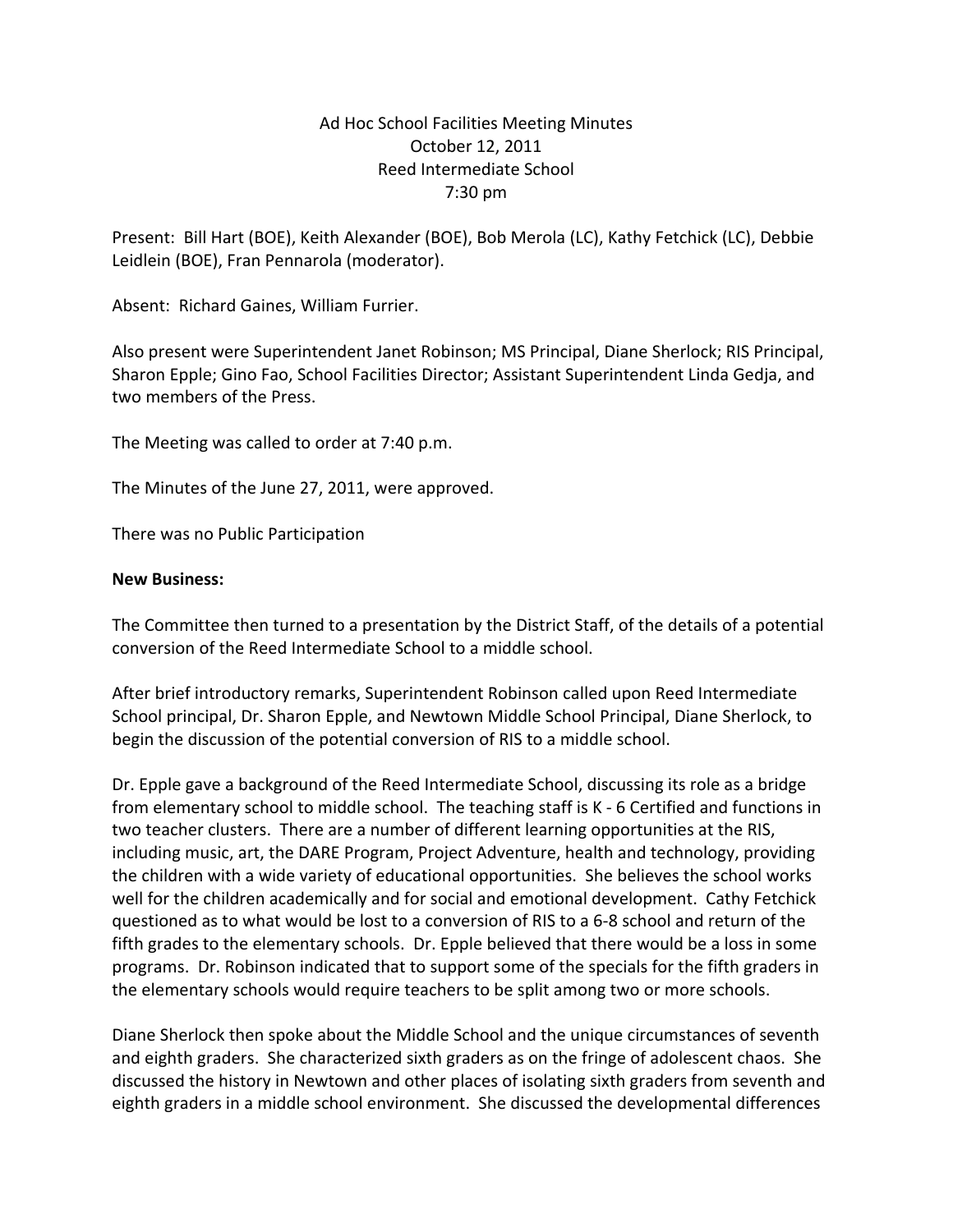between the two populations and the different cluster models for sixth versus seventh and eighth grades. She noted that fifth and sixth graders have different social and academic needs than seventh and eighth graders. She believes that the goals which led to the establishment of the RIS/Middle School Model: meeting the different social and academic needs of the two populations, improving test scores and increasing disciplinary problems have been met.

A general discussion ensued concerning the RIS and Middle School curricula and how they would be impacted by a possible move of the fifth grades to the elementary schools and a combined sixth, seventh and eighth at the RIS. Issues concerning the transitions were discussed and debated along with the future course of education.

Janet Robinson distributed a schematic of the Reed Intermediate School and an explanation of modifications and additions that would be needed. It appears that conversion of the RIS to the Middle School would involve the addition of in excess of 40,000 square feet of space, along with an additional full size gym. Given that if construction of this nature were to occur, it would be in the range of five years in the future, no one was prepared to speculate as to the cost except to muse that it could easily be in the ten to twenty million dollar range. This proved to be a somewhat sobering revelation.

Bob Merola urged that all options be considered including the possibility of moving the eighth grade to the high school. The different educational models of eighth grade and high school were discussed. Diane Sherlock indicated that there would likely be strong parental resistance to moving the eighth grade to the high school. Principal Sherlock made the point that the model is working and that we shouldn't fix a system that isn't broken. Keith Alexander remarked that what we are engaging in is a cost benefit analysis.

The discussion then turned to actual enrollment and the Chung Projections. Bob Merola indicated that he had been tracking the actual numbers at the high school for the past five to six years, which he noted showed actual populations running below the mid level of the Chung Projections. It was noted that while the high school has been built for a population of 2,200, it will likely never exceed 1,800, so that there is going to be excess space there. The possibility of moving different programs to the high school was discussed.

Kathy Fetchick questioned the need for a second gym if we only moved the seventh and eighth grades to RIS and had elementary schools, K ‐ 6. She discussed her own experience with the classroom spaces at Sandy Hook and wondered why we couldn't fit an equal number of students into the same classrooms as we used to. She noted that where there were once two Special Ed classrooms; there are now four.

The use of portables at RIS was discussed. Gino indicated that he did not view it as a viable option given the impact on the outdoor space at RIS.